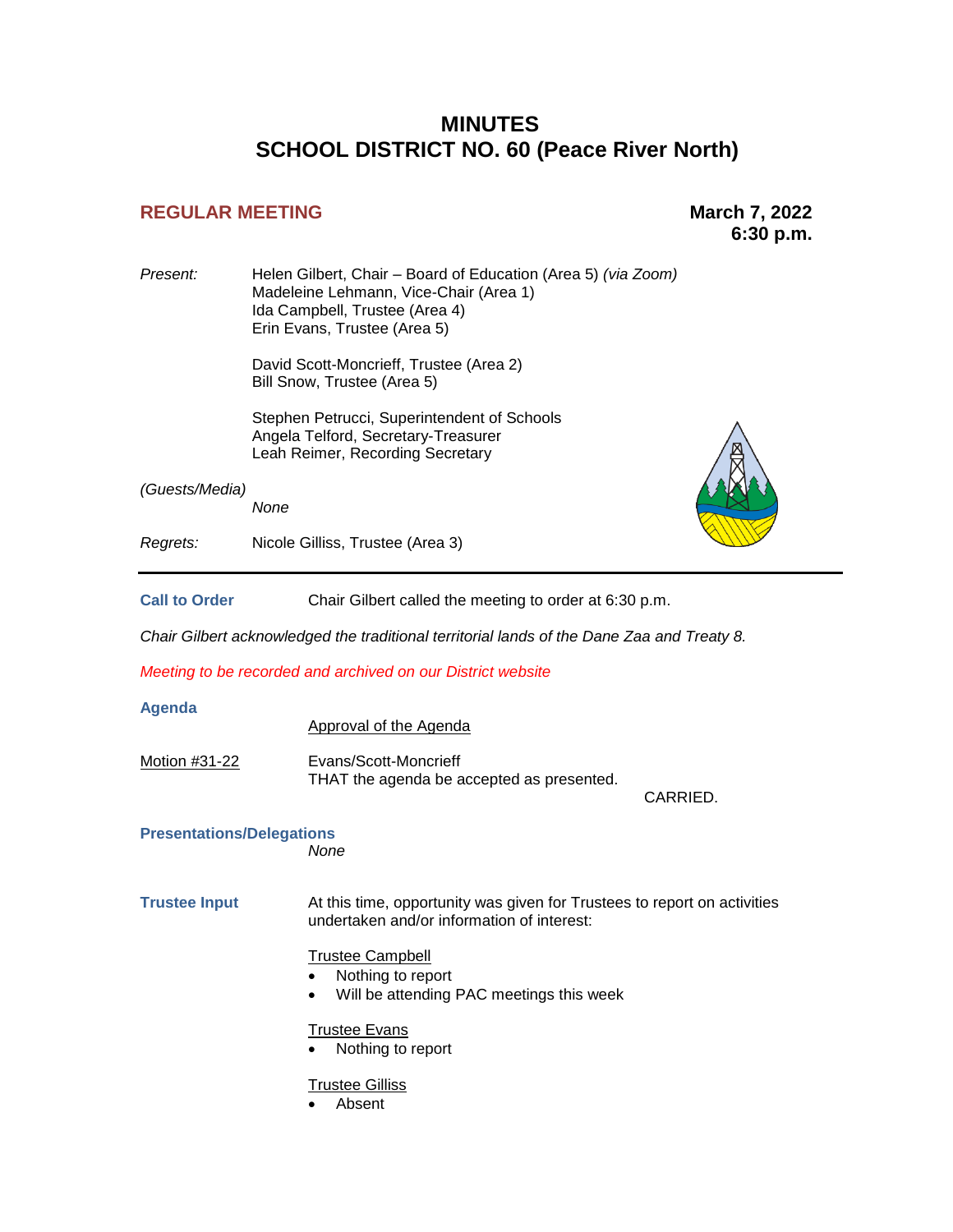Vice-Chair Lehmann

Attended local PRNTA Bargaining sessions

## Trustee Scott-Moncrieff

• Nothing to report

# Trustee Snow

Visited my schools

# Chair Gilbert

- BCSTA Climate Change Committee
- Will be back in FSJ before Spring Break and looking forward to visiting some schools

# **Minutes of the Regular Board Meeting**

## Approval of the Minutes

Motion #32-22 Scott-Moncrieff/Snow THAT the Regular Meeting Minutes of February 22, 2022 be adopted. CARRIED.

## Business Arising from the Minutes

The following business arose from the above noted Minutes:

## **Science Fair**

Superintendent offered to draft the letter on behalf of the board

**ACTION:** Superintendent will draft a letter to the Science Fair

## **Approval of Excerpts**

| Motion #33-22 | Campbell/Snow                                                         |
|---------------|-----------------------------------------------------------------------|
|               | THAT the excerpts from the January 24, 2022 In Camera Meeting Minutes |
|               | be approved and appended to these Regular Meeting Minutes.            |

CARRIED.

# **Announcements & Reminders**

| March 7     | NPAA Meeting                                     |              |                   |
|-------------|--------------------------------------------------|--------------|-------------------|
| March 9     | Labour Management Meeting                        |              | Virtual           |
| March 16    | District Joint Health & Safety Committee Meeting |              | <b>Board Room</b> |
| March 16/17 | Early Dismissal Day                              |              |                   |
| March 21    | <b>BCSTA AGM Motions to Membership</b>           |              |                   |
| March 21    |                                                  |              |                   |
| to April 4  | <b>Spring Break</b>                              |              |                   |
| April 4     | <b>NPAA Meeting</b>                              | 4:00 p.m.    |                   |
| April 11    | <b>Policy Committee Meeting</b>                  | $11:00$ a.m. | <b>Board Room</b> |
| April 11    | <b>COTW Meetings</b>                             | 12:30 p.m.   | <b>Board Room</b> |
| April 15/18 | Good Friday/Easter Monday                        |              |                   |
| April 21-24 | <b>BCSTA AGM</b>                                 |              | Vancouver         |
| April 22    | NID Day (Pro-D)                                  |              |                   |
| April 25    | <b>Board Meetings</b>                            | 5:00 p.m.    | <b>Board Room</b> |
|             |                                                  |              |                   |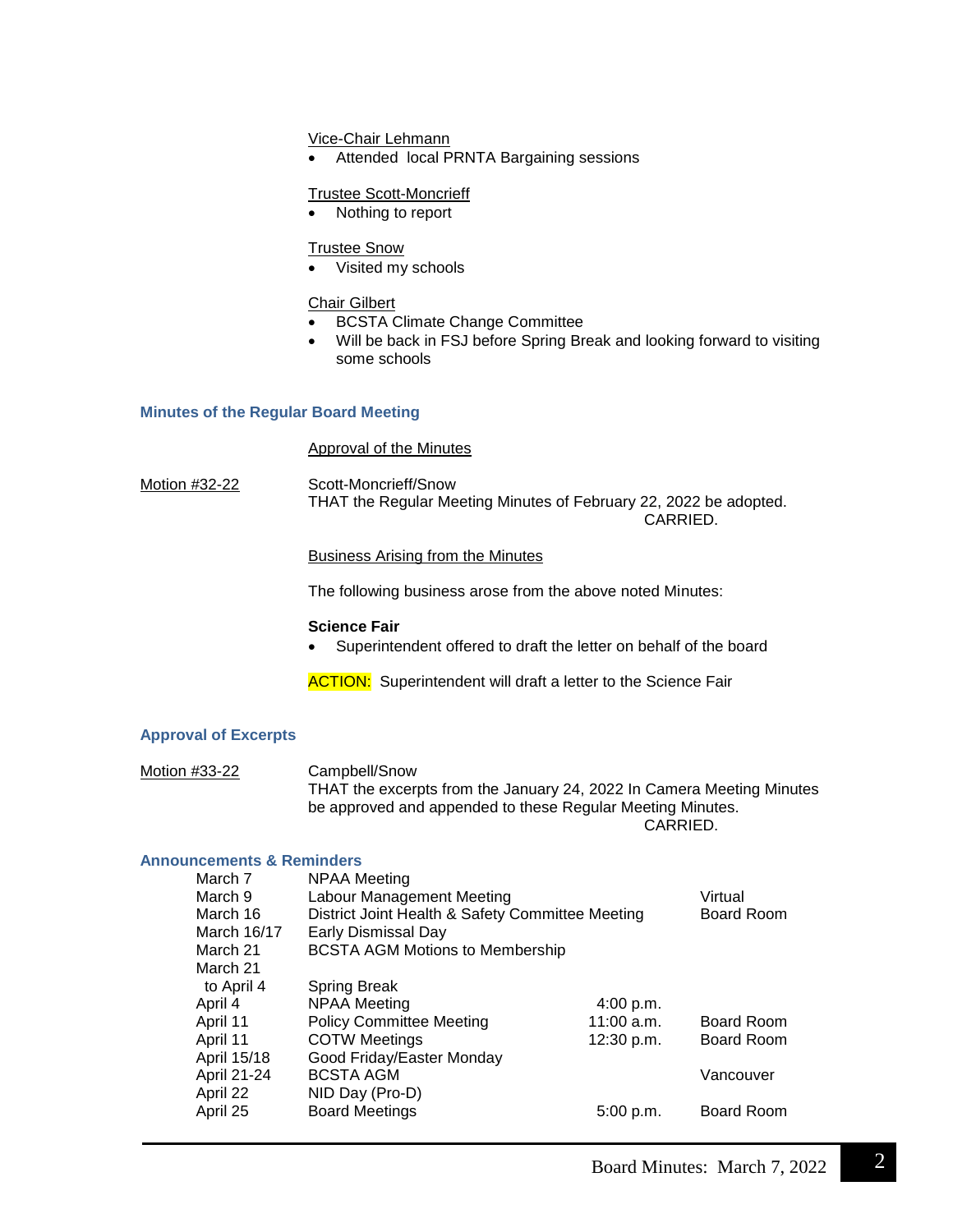| April 26      | SUP-PAC Meetings (Snow/Evans) | 12:00 p.m. |            |
|---------------|-------------------------------|------------|------------|
| May 2         | <b>NPAA Meeting</b>           |            |            |
| May 6         | NID Day (Indigenous Learning) |            |            |
| May 9         | <b>COTW Meetings</b>          | 12:30 p.m. | Board Room |
| May 23        | Victoria Day                  |            |            |
| May 24 (Tues) | <b>Board Meetings</b>         | 5:00 p.m.  | Board Room |
| May 24        | <b>SUP-PAC Meetings</b>       | 12:00 p.m. | Board Room |

# **SUP-PAC**

- Trustee Evans will not be able to attend the April and May meetings. Chair Gilbert will look for a second trustee to attend.
- If meeting in person, only 1-2 trustees will be able to attend, as before COVID

#### **Senior Staff Reports**

#### Superintendent's Report

A written and electronic report was presented. Topics discussed and reported included:

#### **Human Resources Summary for Teachers & AO's**

For information purposes

## **Superintendent's Report**

- For information purposes
- Trustee Campbell the presentation by Northern Health to the PAC had a lot of good information. Encouraged trustees to review.
	- Trustee Evans DARE program? Haven't seen it in schools for a while now

## **Out-of-District Field Trips**

- See motion below
- Chartering buses…is that due to shortage of drivers? Yes.
- Noted that some of the field trips have happened before coming to the board for approval.
	- o Some end up being approved by the Board after the fact which is unavoidable due to time restrictions in some cases
	- o Could there be a pre-approval process? Wouldn't necessarily have the details.
	- o Discussion followed

Motion #34-22 Scott-Moncrieff/Snow THAT the Board accept the Superintendent's Report with the exception of the Out-of-District Field Trips.

# CARRIED.

Motion #35-22 Evans/Scott-Moncrieff THAT the Board of Education approve the Out-of-District Field Trips for North Peace Secondary School and North Peace Secondary (International & Careers)

CARRIED.

Secretary-Treasurer's Report A written report was presented. Topics discussed and reported included: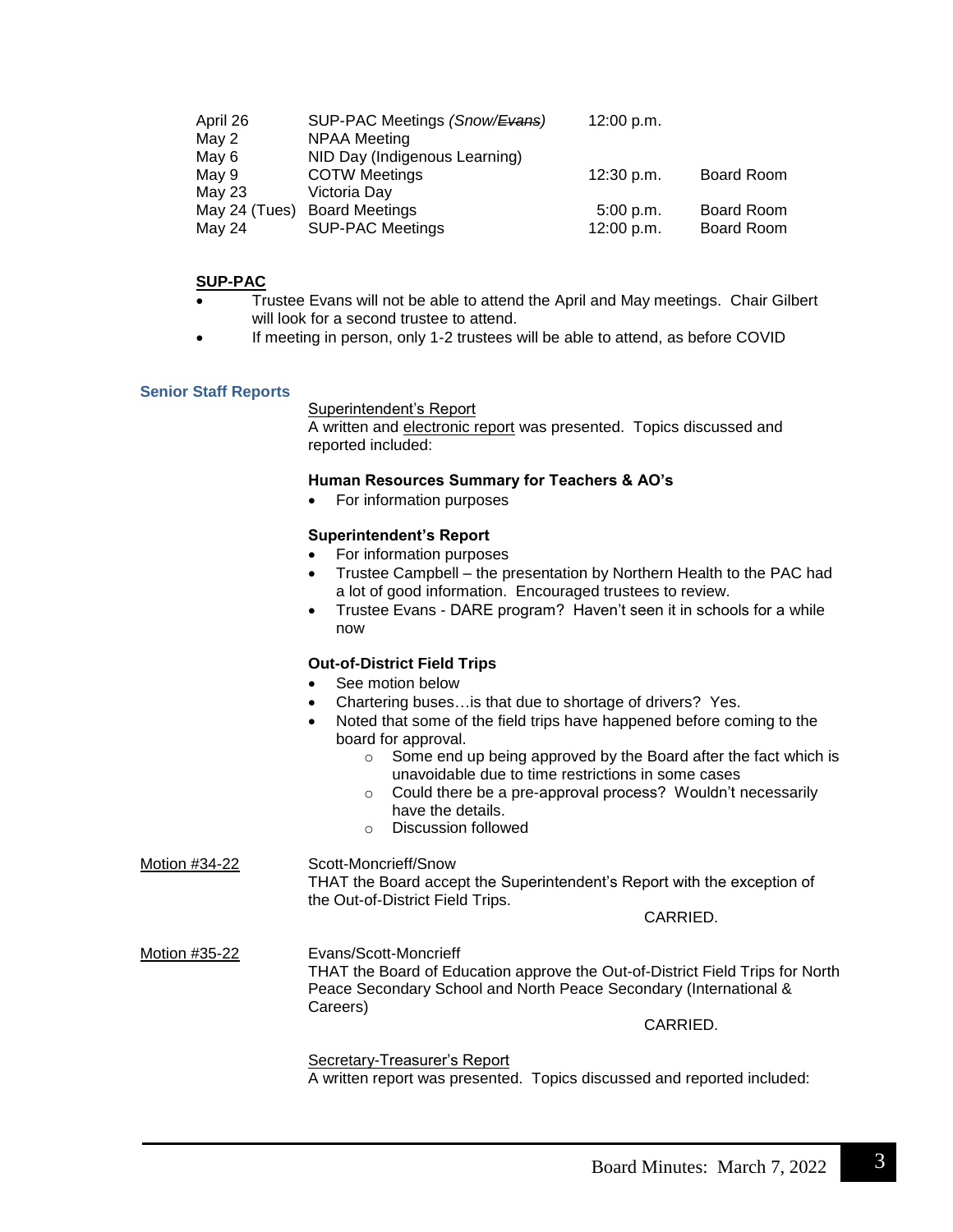|  | <b>Human Resources Summary Report</b> |  |  |
|--|---------------------------------------|--|--|
|--|---------------------------------------|--|--|

• For information purposes

Motion #36-22 Evans/Snow THAT the Board accept the Secretary-Treasurer's Report.

CARRIED.

## **Other Reports**

# **BCSTA** BCSTA Motion is attached Board of Directors nomination packages are out if any trustees are interested Reached out to Tim Bennett and he will be running again for director or Vice-President Stephanie Higginson will not be running for president. Carolyn Brody is running A final copy of the motion will be submitted to BCPSEA from our board **BCPSEA** • Nothing to report **Board Pro-D Committee** On hold…taking a look at getting a media presentation at a COTW meeting as well as finishing up the financial literacy presentation from Angela Telford **Correspondence** *None* **Unfinished Business**  The following unfinished business arose from the previous meeting minutes: *None* **New Business**  *None* **PRNTA Update – Michele Wiebe, President** *Absent – no report* **CUPE Local #4653 Update – Jennie Copeland, President** *Absent – no report* **District Parent Advisory Council (DPAC) Report – President** *Absent – no report*

## **Questions from Press/Public**

At this time, opportunity was given for questions from the press *None*